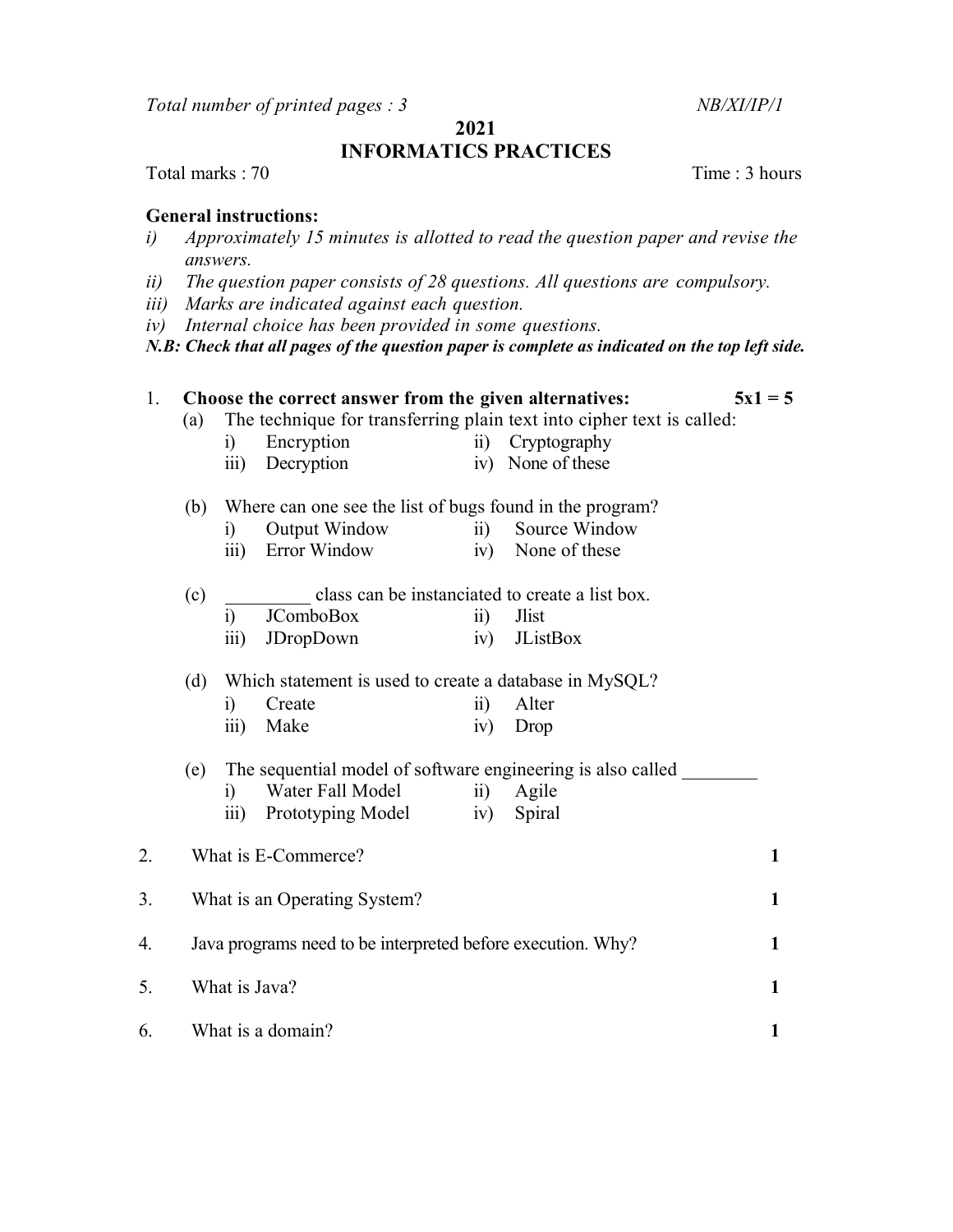| 7.  | Write a short note on DDL.                                                                                                                                                           |                  |  |  |  |  |
|-----|--------------------------------------------------------------------------------------------------------------------------------------------------------------------------------------|------------------|--|--|--|--|
| 8.  | What is LIMIT keyword?                                                                                                                                                               |                  |  |  |  |  |
| 9.  | What is the use of comments in programming?                                                                                                                                          | 1                |  |  |  |  |
| 10. | What is meant by virtual learning environments?                                                                                                                                      |                  |  |  |  |  |
| 11. | What is E-Governance?                                                                                                                                                                | $\overline{2}$   |  |  |  |  |
| 12. | Write short notes on Control Bus and Serial Port.                                                                                                                                    |                  |  |  |  |  |
| 13. | What is the use of registers available on CPU?                                                                                                                                       | $\boldsymbol{2}$ |  |  |  |  |
| 14. | Explain in brief ActionListener and KeyListener.                                                                                                                                     | $\boldsymbol{2}$ |  |  |  |  |
| 15. | Define the significance of add() and setMaximumRowCount() method of<br>JComboBox class.                                                                                              | $\boldsymbol{2}$ |  |  |  |  |
| 16. | What is NetBean?                                                                                                                                                                     | $\boldsymbol{2}$ |  |  |  |  |
| 17. | In which phase of SDLC, feasibility study is done and why?                                                                                                                           | $\boldsymbol{2}$ |  |  |  |  |
| 18. | Write short note on Manipulating arrays.                                                                                                                                             |                  |  |  |  |  |
| 19. | What is Cartesian product?                                                                                                                                                           | $\boldsymbol{2}$ |  |  |  |  |
| 20. | Explain two rules of Boyce Codd.                                                                                                                                                     | $\boldsymbol{2}$ |  |  |  |  |
| 21. | a. What is a spreadsheet application? Discuss in brief any three features of it.<br><b>b.</b> Explain the hardware and software requirement in order to access Internet.             |                  |  |  |  |  |
| 22. | <b>a.</b> What is the use of JOptionPane class? Discuss its three methods.<br>Or<br><b>b.</b> Discuss any four methods of JFrame class.                                              |                  |  |  |  |  |
| 23. | a. Differentiate between JRadioButton and JCheckBox.<br>Or<br><b>b.</b> Discuss any four features of Java programming language.                                                      |                  |  |  |  |  |
| 24. | What is ER Model? Explain the different types of relationship.<br>a.<br>Or<br><b>b.</b> Briefly explain : (i) Data Type<br>(ii) Constraints<br>(iii) Auto Increment<br>(iv) Default. | 4                |  |  |  |  |